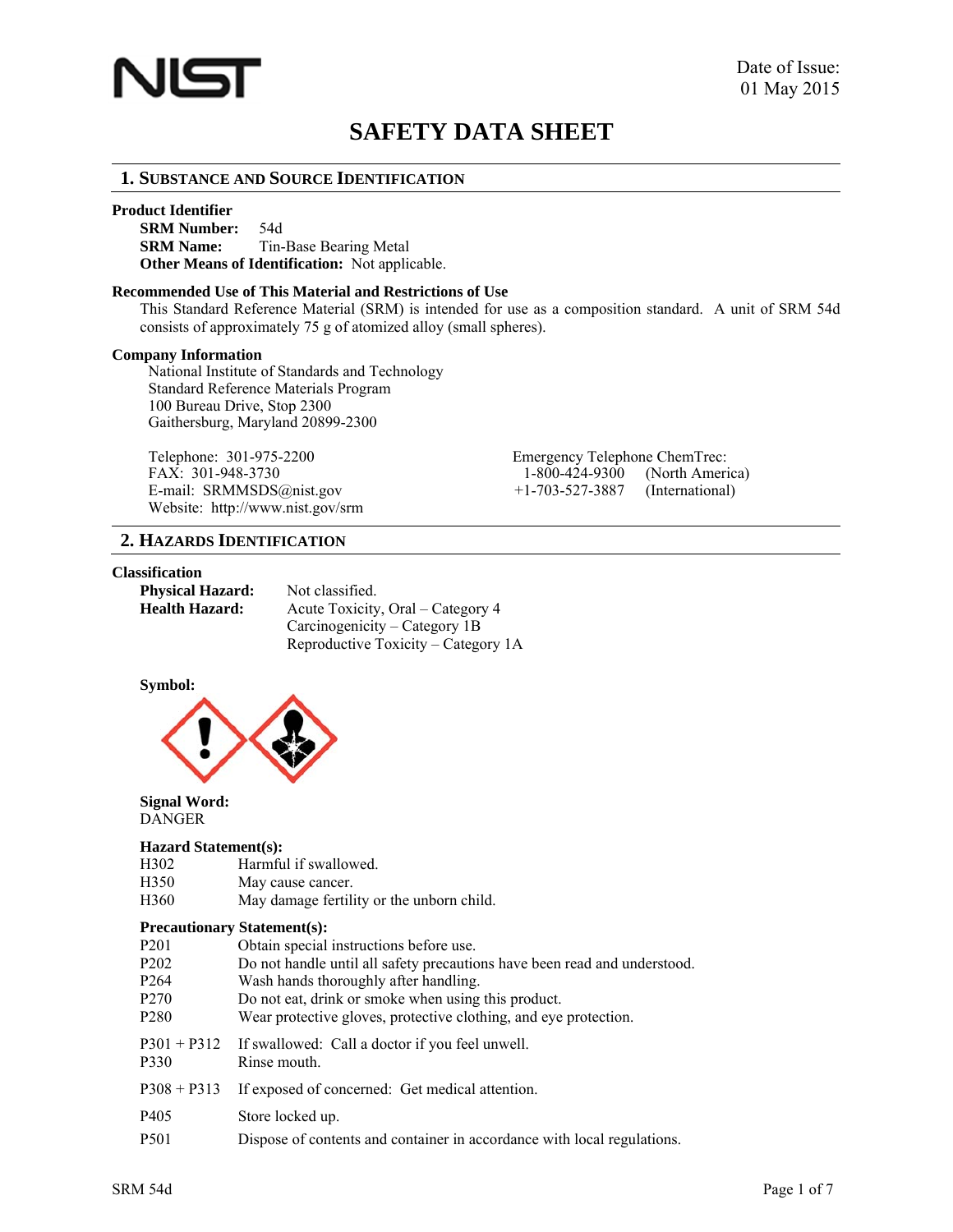# **Hazards Not Otherwise Classified:** Not applicable.

**Ingredients(s) with Unknown Acute Toxicity:** Not applicable.

# **3. COMPOSITION AND INFORMATION ON HAZARDOUS INGREDIENTS**

# **Substance:** Tin Alloy

**Other Designations:** Babbitt metal, white metal.

Components are listed in compliance with OSHA's 29 CFR 1910.1200; for the actual values see the NIST Certificate of Analysis.

| Hazardous Component(s) | <b>CAS Number</b>                      | <b>EC</b> Number<br>(EINECS) | <b>Nominal Mass Concentration</b><br>$($ %) |
|------------------------|----------------------------------------|------------------------------|---------------------------------------------|
| Tin Alloy              | not available                          | not available                | 100                                         |
|                        | Individual Components of SRM 54d Alloy |                              |                                             |
| Tin                    | 7440-31-5                              | $231 - 141 - 8$              | 88.5                                        |
| Antimony               | 7440-36-0                              | 231-146-5                    | 7.1                                         |
| Lead                   | 7439-92-1                              | $231 - 100 - 4$              | 0.6                                         |
| Arsenic                | 7440-38-2                              | $231 - 148 - 6$              | 0.1                                         |
|                        |                                        |                              |                                             |

# **4. FIRST AID MEASURES**

# **Description of First Aid Measures:**

**Inhalation:** If adverse effects occur, remove to uncontaminated area. If not breathing, give artificial respiration or oxygen by qualified personnel. Seek immediate medical attention.

**Skin Contact:** Wash skin with soap and water for at least 15 minutes. If necessary, seek medical attention.

**Eye Contact:** Flush eyes with water for at least 15 minutes. If necessary, seek medical attention.

**Ingestion:** If a large amount is swallowed, seek medical attention.

**Most Important Symptoms/Effects, Acute and Delayed:** Nausea, vomiting, metallic taste, thirst, a burning sensation in the mouth and throat, salivation, abdominal pain with severe colic. Cancer, birth defects, reproductive effects.

**Indication of any immediate medical attention and special treatment needed, if necessary:** If any of the above symptoms are present, seek medical attention if needed.

# **5. FIRE FIGHTING MEASURES**

**Fire and Explosion Hazards:** Negligible fire hazard in bulk form. Dust/air mixtures may ignite or explode. See Section 9, "Physical and Chemical Properties" for flammability properties.

#### **Extinguishing Media:**

Suitable: Use extinguishing media appropriate for the surrounding area. Unsuitable: None listed.

**Specific Hazards Arising from the Chemical:** None listed.

**Special Protective Equipment and Precautions for Fire-Fighters:** Avoid inhalation of material or combustion byproducts. Wear full protective clothing and NIOSH approved self-contained breathing apparatus (SCBA).

**NFPA Ratings**  $(0 = \text{Minimal}; 1 = \text{Slight}; 2 = \text{Modern}; 3 = \text{Serious}; 4 = \text{Server})$ 

Health = 1 Fire = 0 Reactivity = 0

# **6. ACCIDENTAL RELEASE MEASURES**

**Personal Precautions, Protective Equipment and Emergency Procedures:** Keep unnecessary personnel away. Use suitable protective equipment; see Section 8, "Exposure Controls and Personal Protection".

**Methods and Materials for Containment and Clean up:** Notify safety personnel of spills. Collect spilled material in appropriate container for disposal. Isolate hazard area and deny entry.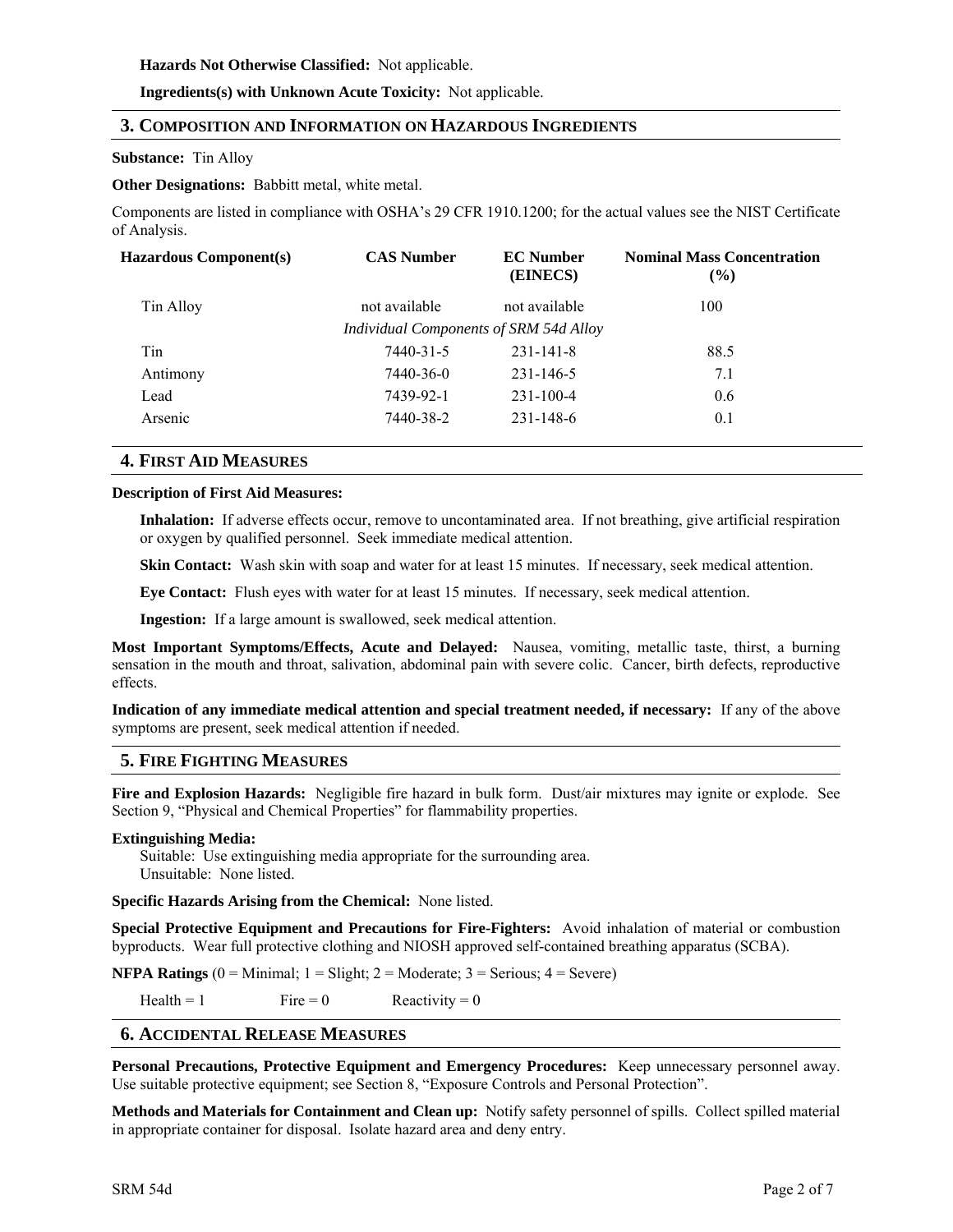# **7. HANDLING AND STORAGE**

**Safe Handling Precautions:** See Section 8, "Exposure Controls and Personal Protection".

**Storage:** Store and handling in accordance with all current regulations and standards.

## **8. EXPOSURE CONTROLS AND PERSONAL PROTECTION**

#### **Exposure Limits:**

**Component:** Tin NIOSH REL (TWA):  $2 \text{ mg/m}^3$ NIOSH REL (IDLH): 100 mg/m3 ACGIH TLV (TWA):  $2 \text{ mg/m}^3$ 

**Component:** Antimony NIOSH REL (TWA):  $0.5 \text{ mg/m}^3$ 

NIOSH REL (IDLH): 50 mg/m3 ACGIH TLV (TWA):  $0.5 \text{ mg/m}^3$ OSHA PEL (TWA): 0.5 mg/m3

**Component:** Lead

NIOSH REL (TWA):  $0.05$  mg/m<sup>3</sup> NIOSH REL (IDLH):  $100 \text{ mg/m}^3$ ACGIH TLV (TWA):  $0.05$  mg/m<sup>3</sup> OSHA PEL (TWA):  $50 \mu g/m^3$ OSHA PEL (Action Level): 30 μg/m<sup>3</sup> (See 29 CFR 1910.1025)

**Component:** Arsenic NIOSH REL (Ceiling, 15 min): 0.002 mg/m3 NIOSH REL (IDLH): 5 mg/m3 ACGIH TLV (TWA): 0.01 mg/m3 OSHA PEL (TWA): 10 μg/m<sup>3</sup> (See 29 CFR 1910.1018, except Arsine) OSHA PEL (Action Level): 5 μg/m<sup>3</sup> (See 29 CFR 1910.1018, except Arsine)

**Engineering Controls:** Provide local exhaust or process enclosure ventilation system. Ensure compliance with applicable exposure limits.

**Personal Protection:** In accordance with OSHA 29 CFR 1910.132, subpart I, wear appropriate Personal Protective Equipment (PPE) to minimize exposure to this material.

**Respiratory Protection:** If workplace conditions warrant a respirator, a respiratory protection program that meets OSHA 29CFR 1910.134 must be followed. Refer to NIOSH 42 CFR 84 for applicable certified respirators.

**Eye/Face Protection:** Wear chemical resistant safety goggles. An eyewash station should be readily available near areas of use.

**Skin and Body Protection:** Personal protective equipment for the body should be selected based on the task being performed and the risks involved and should be approved by a specialist before handling this product. Chemicalresistant gloves should be worn at all times when handling chemicals.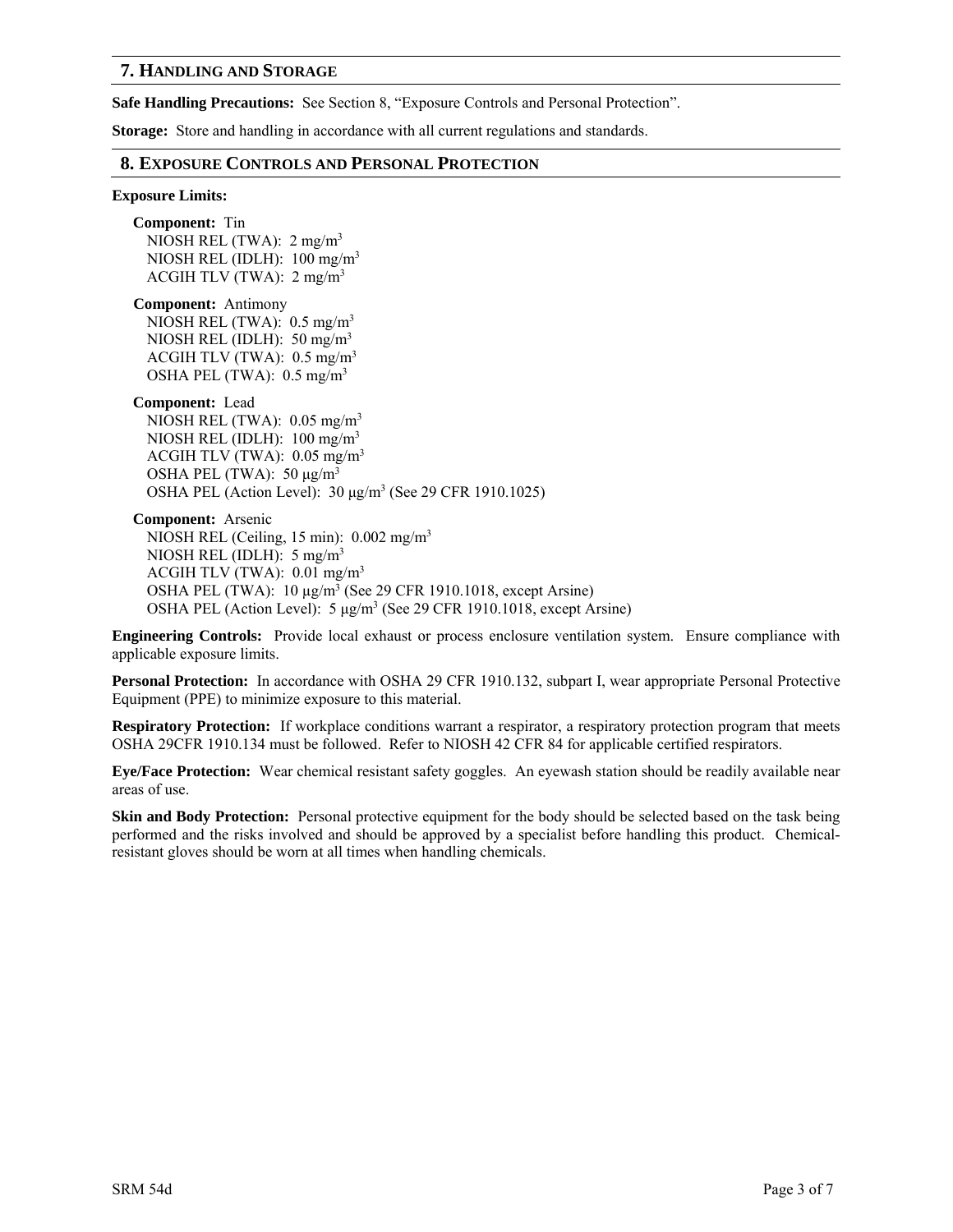# **9**. **PHYSICAL AND CHEMICAL PROPERTIES**

**Note:** The physical and chemical data provided is for tin and antimony, the main components of this SRM. No physical or chemical data are available for this material. The actual behavior may differ from the individual components.

| <b>Descriptive Properties:</b>                            | Tin<br>88.5 % of this SRM                                                                        | <b>Antimony</b><br>7.1 % of this SRM                                                         |
|-----------------------------------------------------------|--------------------------------------------------------------------------------------------------|----------------------------------------------------------------------------------------------|
| Appearance (physical state, color, etc.):                 | white solid                                                                                      | lustrous white solid                                                                         |
| <b>Molecular Formula:</b>                                 | Sn                                                                                               | Sb                                                                                           |
| <b>Molar Mass (g/mol):</b>                                | 118.69                                                                                           | 121.75                                                                                       |
| Odor:                                                     | odorless                                                                                         | odorless                                                                                     |
| Odor threshold:                                           | not available                                                                                    | not available                                                                                |
| pH:                                                       | not available                                                                                    | not available                                                                                |
| <b>Evaporation rate:</b>                                  | not applicable                                                                                   | not applicable                                                                               |
| Melting point/freezing point (°C):                        | 232 (450 °F)                                                                                     | 630 (1166 °F)                                                                                |
| <b>Relative Density (g/L):</b>                            | 7.28 (relative to water)                                                                         | 6.684 (relative to water)                                                                    |
| <b>Vapor Pressure (mmHg):</b>                             | 1 at 1610 °C                                                                                     | 1 at 886 °C                                                                                  |
| Vapor Density ( $air = 1$ ):                              | not applicable                                                                                   | not applicable                                                                               |
| Viscosity (cP):                                           | not applicable                                                                                   | not applicable                                                                               |
| Solubility(ies):                                          | insoluble in water and<br>soluble in hydrochloric acid,<br>sulfuric acid, aqua regia,<br>alkali. | insoluble in water and<br>soluble in ammonium<br>sulfide solutions and hot<br>sulfuric acid. |
| Partition coefficient (n-octanol/water):                  | not available                                                                                    | not available                                                                                |
| <b>Particle Size:</b>                                     | not available                                                                                    | not available                                                                                |
| <b>Thermal Stability Properties:</b>                      |                                                                                                  |                                                                                              |
| <b>Autoignition Temperature (°C):</b>                     | not available                                                                                    | not available                                                                                |
| Thermal Decomposition (°C):                               | not available                                                                                    | not available                                                                                |
| Initial boiling point and boiling range $({}^{\circ}C)$ : | 2260 (4100 °F)                                                                                   | 1750 (3182 °F)                                                                               |
| <b>Explosive Limits, LEL (Volume %):</b>                  | $0.19$ g/L                                                                                       | $0.42$ g/L                                                                                   |
| <b>Explosive Limits, UEL (Volume %):</b>                  | not available                                                                                    | not available                                                                                |
| Flash Point (°C):                                         | not available                                                                                    | not available                                                                                |
| <b>Flammability (solid, gas):</b>                         | not available                                                                                    | not available                                                                                |

#### **10. STABILITY AND REACTIVITY**

**Reactivity:** Stable at normal temperatures and pressure.

**Stability:** X Stable Unstable

**Possible Hazardous Reactions:** No data available.

**Conditions to Avoid:** Avoid generating dust.

**Incompatible Materials:** Acids, oxidizing materials, halogens, metal salts, peroxides, bases, metal oxides, metals, combustible materials.

**Fire/Explosion Information:** See Section 5, "Fire Fighting Measures".

**Hazardous Decomposition:** Oxides of Tin, lead, antimony and arsenic.

Hazardous Polymerization: Will Occur X Will Not Occur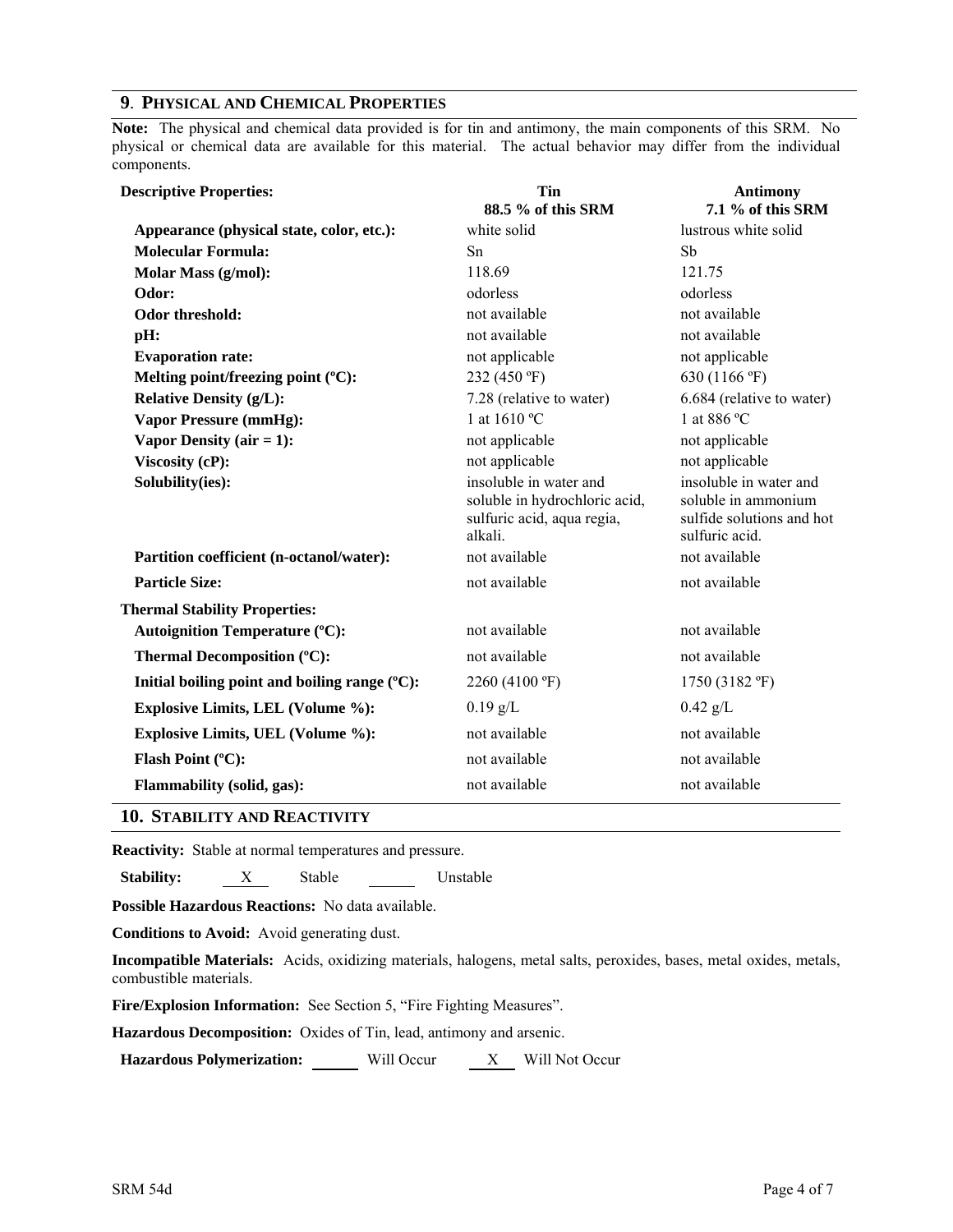# **11. TOXICOLOGICAL INFORMATION**

**Route of Exposure:**  $X$  Inhalation Skin X Ingestion

**Symptoms Related to the Physical, Chemical and Toxicological Characteristics:** Nausea, abdominal pain, constipation or diarrhea.

# **Potential Health Effects (Acute, Chronic and Delayed):**

**Inhalation:** Short term inhalation of inorganic tin compounds may cause respiratory irritation. Inhalation of lead may cause irritation, nausea, vomiting, kidney damage, liver damage. Prolonged exposure to tin dust or fumes may cause a benign pneumoconiosis without fibrosis. Chronic lead inhalation may result in an accumulation in body tissues and exert adverse effects on the blood, nervous system, heart, endocrine and immune systems, kidneys, and reproduction. Inhalation of antimony may cause irritation of the respiratory tract; chronic exposure may cause stomatitis, dry throat, metallic taste, laryngitis, nausea bronchitis. Inhalation of arsenic may cause severe irritation of the nasal mucosa, larynx and bronchi, pain in the chest and possibly pulmonary edema; chronic inhalation may cause a catarrhal state of the mucous membranes, mild tracheobronchitis and perforation of the nasal septum.

**Skin Contact:** Prolonged or repeated exposure to lead and tin may cause irritation; exposure to lead powder may cause dermatitis. Direct contact with antimony dusts or its compounds may cause irritation with itching; chronic dermal exposure may cause papules and pustules. Arsenic irritates the skin with erythema; chronic exposure may cause eczematous erythema, swelling and papules.

**Eye Contact:** Contact with lead and tin may cause eye irritation. Direct contact with antimony dusts may cause irritation and inflammation of the cornea; repeated exposure may cause conjunctivitis. Arsenic dust may cause irritation characterized by itching, burning and watering of the eyes; repeated exposure may cause conjunctivitis.

**Ingestion:** Ingestion of this material is unlikely under normal conditions of use. Ingestion of tin may cause abdominal pain, nausea, vomiting, gastric irritation or diarrhea may occur. Ingestion of lead may cause kidney damage or liver damage; chronic ingestion may result in accumulation in body tissues and may also cause cancer. Ingestion of antimony may cause violent irritation of the nose, throat, stomach and intestines, vomiting, severe diarrhea and low blood pressure. Chronic ingestion of antimony may cause sores in the mouth, and degenerative liver and kidney damage. Ingestion of large doses of arsenic may cause systemic poisoning; chronic ingestion may cause damage to the nervous system.

# **Numerical Measures of Toxicity:**

**Acute Toxicity:** Category 4 oral. Tin, Rat, Oral LD50: 700 mg/kg. Antimony, Rat, Oral LD50: 100 mg/m<sup>3</sup>. Lead: as a pure component, lead is classified as Category 4 oral and Category 4 inhalation. Arsenic, Rat, Oral LD50: 763 mg/m<sup>3</sup>.

**Skin Corrosion/Irritation:** Not classified; no data available.

**Serious Eye damage/ Eye irritation:** Not classified; no data available.

**Respiratory Sensitization:** Not classified; no data available.

**Skin Sensitization:** Not classified; no data available.

**Germ Cell Mutagenicity:** Not classified; no data available.

# **Carcinogenicity:** Category 1B

- **Listed as a Carcinogen/Potential Carcinogen** X Yes No
- Lead is listed as reasonably anticipated to be a human carcinogen per NTP. IARC lists inorganic lead in Group 2A (probably carcinogenic to humans). Lead is not listed by OSHA as a carcinogen.

Arsenic is listed as known human carcinogen per NTP. IARC lists arsenic in Group 1 (carcinogenic to humans). OSHA lists inorganic arsenic (Designated Carcinogenic).

**Reproductive Toxicity:** Category 1A; lead crosses the placenta and may affect the fetus causing birth defects, mental retardation, behavioral disorders, and death during the first year of childhood.

**Specific Target Organ Toxicity, Single Exposure:** Not classified; no data available.

**Specific Target Organ Toxicity, Repeated Exposure:** Not classified.

**Aspiration Hazard:** Not applicable.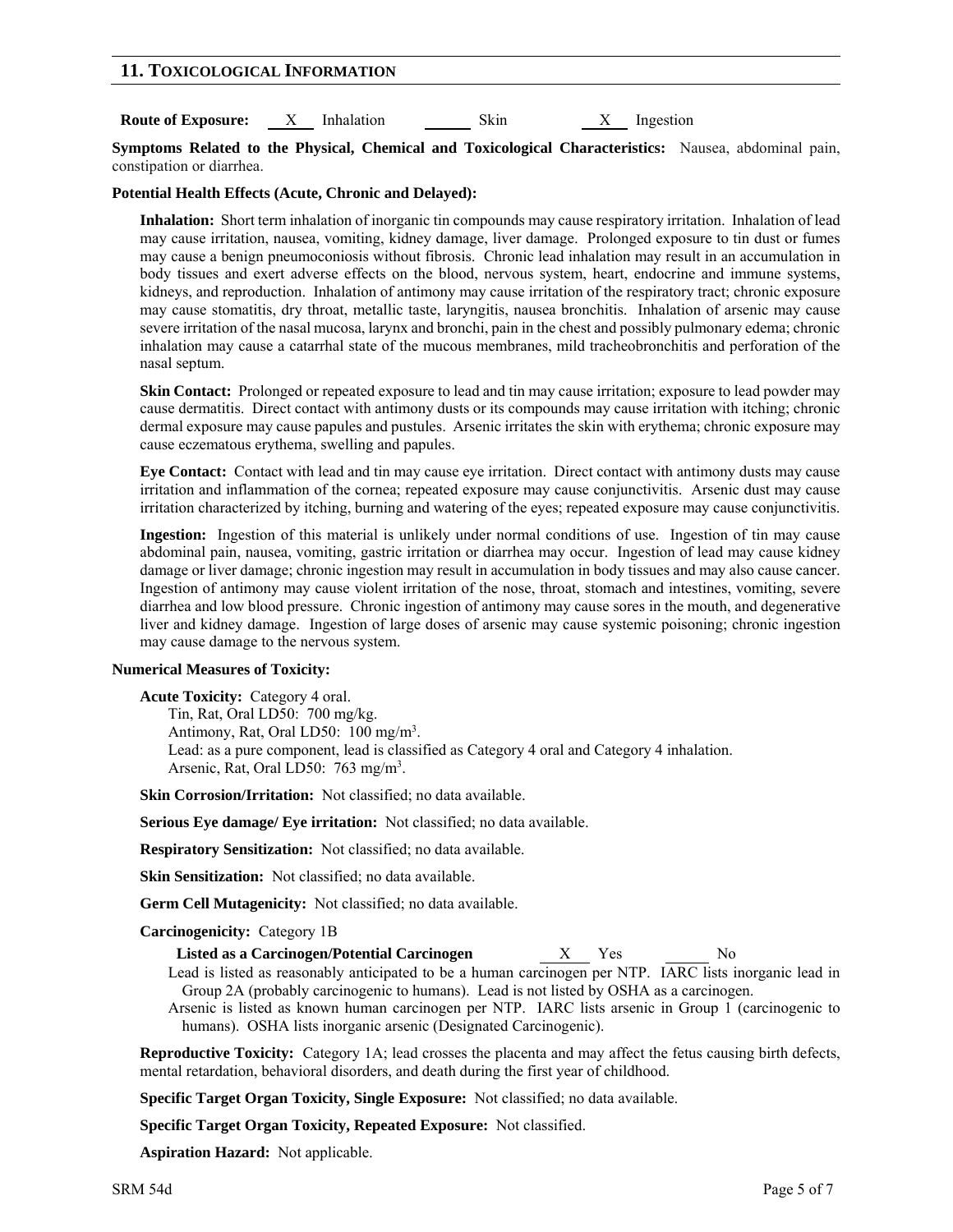# **12. ECOLOGICAL INFORMATION**

# **Ecotoxicity Data:**

Lead Fish Toxicity:

Carp (*Cyprinus carpio*), LC50: 0.44 mg/L (96 hours, semi-static) Trout (*Oncorhynchus mykiss*), LC50: 1.17 mg/L (96 hours, flow-through)

**Persistence and Degradability:** No data available.

**Bioaccumulative Potential:** No data available.

**Mobility in Soil:** No data available.

**Other Adverse effects:** No data available.

# **13. DISPOSAL CONSIDERATIONS**

**Waste Disposal:** Dispose of waste in accordance with all applicable federal, state, and local regulations. Lead Hazardous Waste Number(s): D001 (tin) and D008 (lead). Lead is subject to U.S. EPA 40 CFR 262 for concentrations at or above the regulatory level of 5.0 mg/L.

# **14. TRANSPORTATION INFORMATION**

**U.S. DOT and IATA:** Not regulated by DOT or IATA.

# **15. REGULATORY INFORMATION**

# **U.S. Regulations:**

CERCLA Sections 102a/103 (40 CFR 302.4):

**Note:** No reporting of releases of this hazardous substance is required if the diameter of the pieces of the solid metal released is  $>100 \mu$ m.

Lead:  $10$  lbs  $(4.54 \text{ kg})$  final RQ

Antimony: 5000 lbs (2270 kg) final RQ

Arsenic: 1 lb (0.454 kg) final RQ

SARA Title III Section 302 (40 CFR 355.30): Not regulated.

SARA Title III Section 304 (40 CFR 355.40): Not regulated.

SARA Title III Section 313 (40 CFR 372.65):

Lead: 0.1 % Supplier notification limit; 0.1 % de minimis concentration (when contained in stainless steel, brass, or bronze).

Antimony: 1 % de minimis concentration.

Arsenic: 0.1 % de minimis concentration.

OSHA Process Safety (29 CFR 1910.119): Not regulated for this SRM.

SARA Title III Sections 311/312 Hazardous Categories (40 CFR 370.21):

| <b>ACUTE HEALTH:</b>   | Yes. |
|------------------------|------|
| <b>CHRONIC HEALTH:</b> | Yes. |
| FIRE                   | No.  |
| REACTIVE:              | No.  |
| <b>PRESSURE:</b>       | No.  |

# **State Regulations:**

California Proposition 65:

WARNING! This product contains chemicals known to the state of California to cause cancer (lead and arsenic) and reproductive/developmental effects (lead).

**U.S. TSCA Inventory:** Tin, lead, antimony, and arsenic are listed.

**TSCA 12(b), Export Notification:** Not listed.

#### **Canadian Regulations:**

WHMIS Information: Not provided for this material.